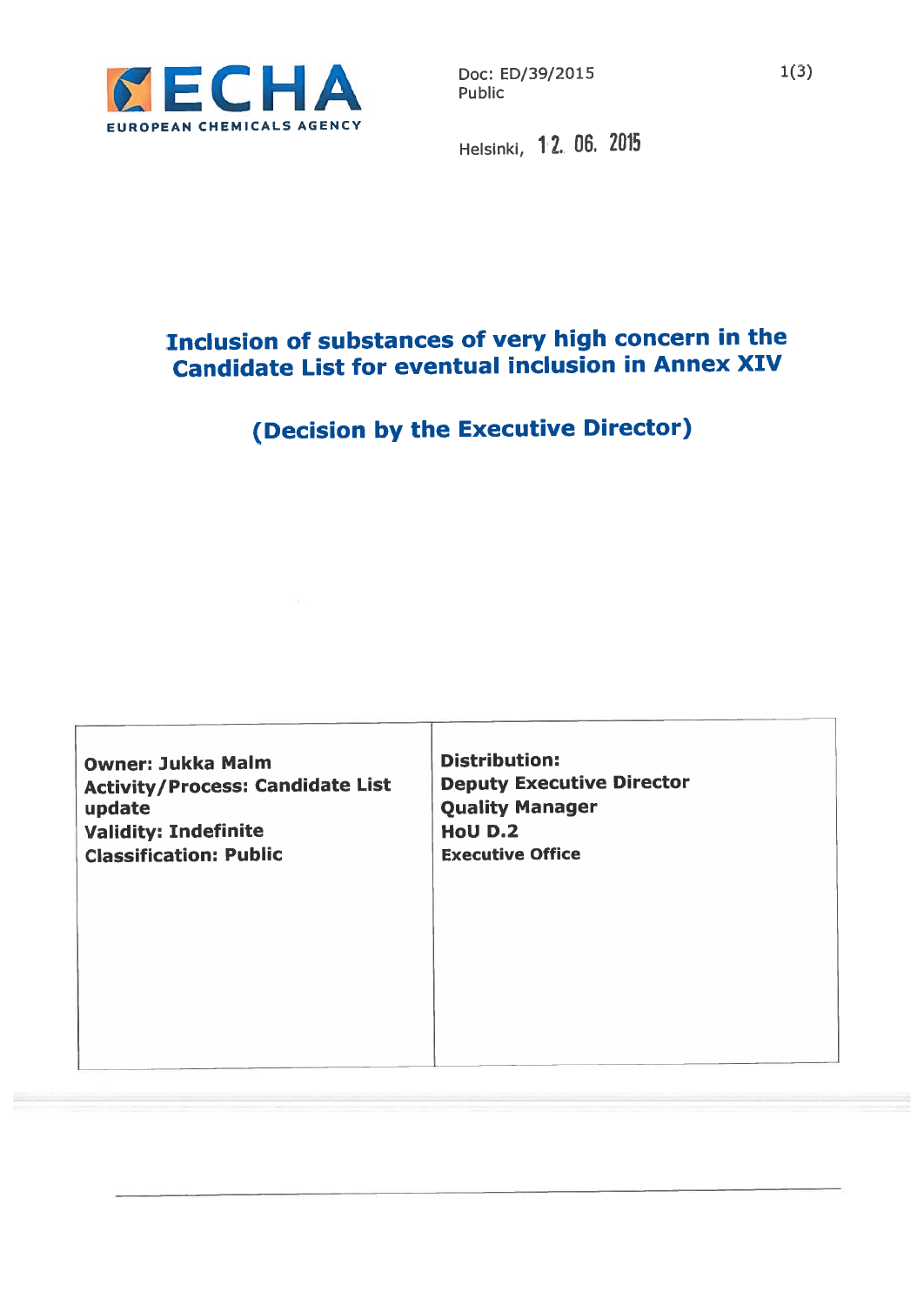#### **Whereas**

- 1) Pursuant to Article 59(3) of Regulation (EC) No 1907/2006 of the European Parliament and of the Council of 18 December 2006 concerning the Registration, Evaluation, Authorisation and Restriction of Chemicals (REACH) the European Chemicals Agency (hereinafter referred to as 'ECHA' or 'The Agency') received from Member States two dossiers in accordance with Annex XV to REACH for substances which in their opinion meet the criteria of substances of very high concern (SVHCs) set out in Article 57 of REACH.
- 2) On 2 March 2015, the Agency invited all interested parties to submit comments on the Annex XV dossiers, as stated in Article 59(4) REACH.
- 3) The public commenting period for all substances ended on 16 April 2015.
- 4) In accordance with Article 59(5) REACH, the deadline for Member States or the Agency to comment on the identification of the substances as SVHCs was 4 May 2015.
- 5) The Agency received comments on the identification as SVHCs for the following substances:

| <b>SUBSTANCE NAME</b>                                    | <b>EC NUMBER</b> | <b>CAS NUMBER</b> |
|----------------------------------------------------------|------------------|-------------------|
| 5-sec-butyl-2-(2,4-dimethylcyclohex-3-en-1-yl)-5-        |                  |                   |
| methyl-1,3-dioxane [1], 5-sec-butyl-2-(4,6-              |                  |                   |
| dimethylcyclohex-3-en-1-yl)-5-methyl-1,3-dioxane [2]     |                  |                   |
| [Covering any of the individual stereoisomers of [1]     |                  |                   |
| and [2] or any combination thereof]                      |                  |                   |
| 1,2-benzenedicarboxylic acid, di-C6-10-alkyl esters;     | $271 - 094 - 0$  | 68515-51-5        |
| 1,2-benzenedicarboxylic acid, mixed decyl and hexyl      |                  |                   |
| and octyl diesters with $\geq$ 0.3% of dihexyl phthalate | $272 - 013 - 1$  | 68648-93-1        |
| (EC No. 201-559-5)                                       |                  |                   |

- 6) Thus, pursuan<sup>t</sup> to Article 59(7) of REACH the dossiers related to these substances were referred to the Member State Committee (MSC).
- 7) The MSC unanimously agreed via written procedure, which closed on 29 May 2015, that the following substances meet the criteria set out in Article 57 of REACH for identification as SVHCs:

| <b>SUBSTANCE NAME</b>                                    | <b>EC NUMBER</b> | <b>CAS NUMBER</b> |
|----------------------------------------------------------|------------------|-------------------|
| 5-sec-butyl-2-(2,4-dimethylcyclohex-3-en-1-yl)-5-        |                  |                   |
| methyl-1,3-dioxane [1], 5-sec-butyl-2-(4,6-              |                  |                   |
| dimethylcyclohex-3-en-1-yl)-5-methyl-1,3-dioxane [2]     |                  |                   |
| [Covering any of the individual stereoisomers of [1]     |                  |                   |
| and [2] or any combination thereof]                      |                  |                   |
| 1,2-benzenedicarboxylic acid, di-C6-10-alkyl esters;     | $271 - 094 - 0$  | 68515-51-5        |
| $ 1,2$ -benzenedicarboxylic acid, mixed decyl and hexyl  |                  |                   |
| and octyl diesters with $\geq$ 0.3% of dihexyl phthalate | $272 - 013 - 1$  | 68648-93-1        |
| (EC No. 201-559-5)                                       |                  |                   |

- 8) Therefore, pursuan<sup>t</sup> to Article 59(8) of REACH the Agency shall now include these substances in the Candidate List.
- 9) In accordance with Article 59(10) REACH, the Candidate List shall be published on ECHA's website.